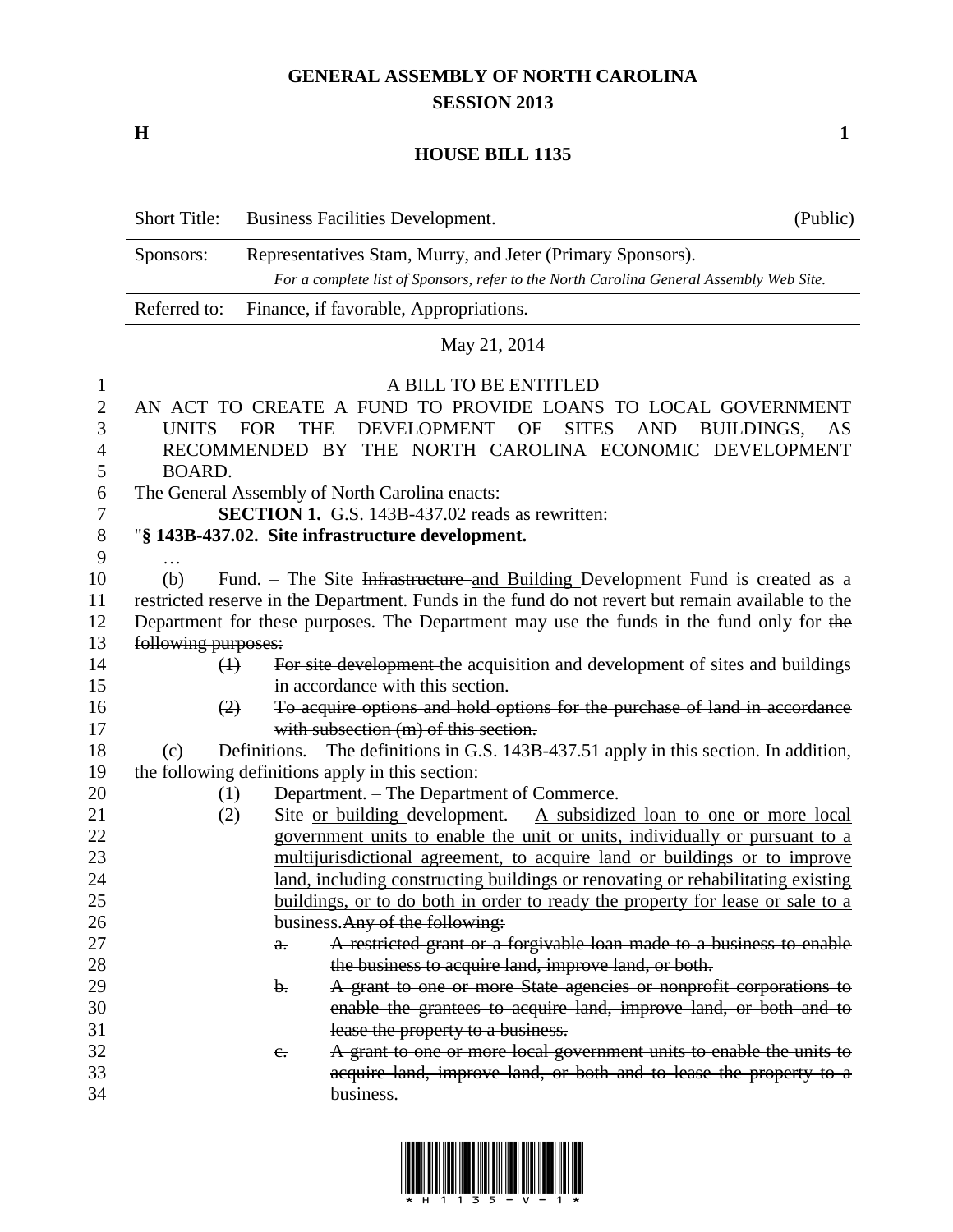|                |                                                                                                                                                                                                 | <b>General Assembly of North Carolina</b>                                                                                                                                                 | <b>Session 2013</b> |  |
|----------------|-------------------------------------------------------------------------------------------------------------------------------------------------------------------------------------------------|-------------------------------------------------------------------------------------------------------------------------------------------------------------------------------------------|---------------------|--|
| $\mathbf 1$    | (3)                                                                                                                                                                                             | <u>Subsidized loan. <math>- A</math> loan from the State, for a term to be determined by the</u>                                                                                          |                     |  |
| $\overline{2}$ |                                                                                                                                                                                                 | Department, to one or more local government units for site or building                                                                                                                    |                     |  |
| 3              |                                                                                                                                                                                                 | development having an interest rate of zero percent (0%) for tier one                                                                                                                     |                     |  |
| $\overline{4}$ |                                                                                                                                                                                                 | counties, one percent $(1\%)$ for tier two counties, and two percent $(2\%)$ for                                                                                                          |                     |  |
| 5              |                                                                                                                                                                                                 | tier three counties.                                                                                                                                                                      |                     |  |
| 6              | (d)                                                                                                                                                                                             | Eligibility. $-$ To be eligible for consideration for site or building development for a                                                                                                  |                     |  |
| 7              |                                                                                                                                                                                                 | project, a business must meet both of the following conditions: a local government unit must                                                                                              |                     |  |
| 8              |                                                                                                                                                                                                 | execute a written agreement with the Department that provides for each of the following:                                                                                                  |                     |  |
| 9              | (1)                                                                                                                                                                                             | The business will invest at least one hundred million dollars (\$100,000,000)                                                                                                             |                     |  |
| 10             |                                                                                                                                                                                                 | of private funds in the project.A requirement that the unit obtain from a                                                                                                                 |                     |  |
| 11             |                                                                                                                                                                                                 | business leasing or purchasing property acquired or improved by a                                                                                                                         |                     |  |
| 12             |                                                                                                                                                                                                 | subsidized loan an agreement to meet performance criteria that protects the                                                                                                               |                     |  |
| 13             |                                                                                                                                                                                                 | State's investment and secures the benefits anticipated by the lease or sale to                                                                                                           |                     |  |
| 14             |                                                                                                                                                                                                 | the business.                                                                                                                                                                             |                     |  |
| 15             | (2)                                                                                                                                                                                             | The project will employ at least 100 new employees. A requirement that any                                                                                                                |                     |  |
| 16             |                                                                                                                                                                                                 | performance criteria used by the unit include, at a minimum, the creation and                                                                                                             |                     |  |
| 17             |                                                                                                                                                                                                 | maintenance for a period of at least five years of an appropriate level of                                                                                                                |                     |  |
| 18             |                                                                                                                                                                                                 | employment and capital investment by the business leasing or purchasing                                                                                                                   |                     |  |
| 19             |                                                                                                                                                                                                 | property acquired or improved by a subsidized loan and any other criteria the                                                                                                             |                     |  |
| 20             |                                                                                                                                                                                                 | Department considers appropriate, other than a wage standard or test.                                                                                                                     |                     |  |
| 21             | (3)                                                                                                                                                                                             | A requirement that the unit repay the subsidized loan if the business leasing                                                                                                             |                     |  |
| 22             |                                                                                                                                                                                                 | or purchasing property acquired or improved by a subsidized loan fails to                                                                                                                 |                     |  |
| 23             |                                                                                                                                                                                                 | meet the performance criteria.                                                                                                                                                            |                     |  |
| 24             | $\left(4\right)$                                                                                                                                                                                | A requirement that the unit enter into an agreement with a business leasing                                                                                                               |                     |  |
| 25             |                                                                                                                                                                                                 | or purchasing property acquired or improved by a subsidized loan, whereby                                                                                                                 |                     |  |
| 26             |                                                                                                                                                                                                 | the business agrees to reimburse the unit for any amount of repayment                                                                                                                     |                     |  |
| 27             |                                                                                                                                                                                                 | <u>required by subdivision (3) of this subsection and agrees to structure the</u>                                                                                                         |                     |  |
| 28             |                                                                                                                                                                                                 | lease or sale as a conditional grant, revocable lease, or otherwise include                                                                                                               |                     |  |
| 29             |                                                                                                                                                                                                 | terms permitting liquidated damages.                                                                                                                                                      |                     |  |
| 30             | (5)                                                                                                                                                                                             | A requirement that the unit enter into an agreement with a business leasing                                                                                                               |                     |  |
| 31             |                                                                                                                                                                                                 | or purchasing property acquired or improved by a subsidized loan, whereby                                                                                                                 |                     |  |
| 32             |                                                                                                                                                                                                 | the business agrees to meet the requirements of subsections (f) and (g) of                                                                                                                |                     |  |
| 33             |                                                                                                                                                                                                 | this section.                                                                                                                                                                             |                     |  |
| 34             | (6)                                                                                                                                                                                             | A requirement that the property acquired or improved by a subsidized loan                                                                                                                 |                     |  |
| 35             |                                                                                                                                                                                                 | will not be primarily used for entertainment, retail, professional office,                                                                                                                |                     |  |
| 36             |                                                                                                                                                                                                 | sporting event, museum, or governmental purposes.                                                                                                                                         |                     |  |
| 37             | (e)                                                                                                                                                                                             | Health Insurance. A business is eligible for consideration for site development                                                                                                           |                     |  |
| 38             |                                                                                                                                                                                                 | under this section only if the business provides health insurance for all of the full-time                                                                                                |                     |  |
| 39             |                                                                                                                                                                                                 | employees of the project with respect to which the application is made. For the purposes of this                                                                                          |                     |  |
| 40             |                                                                                                                                                                                                 | subsection, a business provides health insurance if it pays at least fifty percent (50%) of the                                                                                           |                     |  |
| 41             |                                                                                                                                                                                                 | premiums for health care coverage that equals or exceeds the minimum provisions of the basic                                                                                              |                     |  |
| 42             |                                                                                                                                                                                                 | health care plan of coverage recommended by the Small Employer Carrier Committee pursuant                                                                                                 |                     |  |
| 43             | to G.S. 58-50-125.                                                                                                                                                                              |                                                                                                                                                                                           |                     |  |
| 44             |                                                                                                                                                                                                 | Each year that a contract for site development under this section is in effect, the business<br>must provide the Department a certification that the business continues to provide health |                     |  |
| 45<br>46       |                                                                                                                                                                                                 |                                                                                                                                                                                           |                     |  |
| 47             |                                                                                                                                                                                                 | insurance for all full time employees of the project governed by the contract. If the business                                                                                            |                     |  |
| 48             | ceases to provide health insurance to all full time employees of the project, Department shall<br>provide for reimbursement of an appropriate portion of the site development funds provided to |                                                                                                                                                                                           |                     |  |
| 49             | the business.                                                                                                                                                                                   |                                                                                                                                                                                           |                     |  |
| 50             | (f)                                                                                                                                                                                             | Safety and Health Programs. $-$ In order for a business to be eligible for                                                                                                                |                     |  |
| 51             |                                                                                                                                                                                                 | consideration forto purchase or lease site or building development property under this section,                                                                                           |                     |  |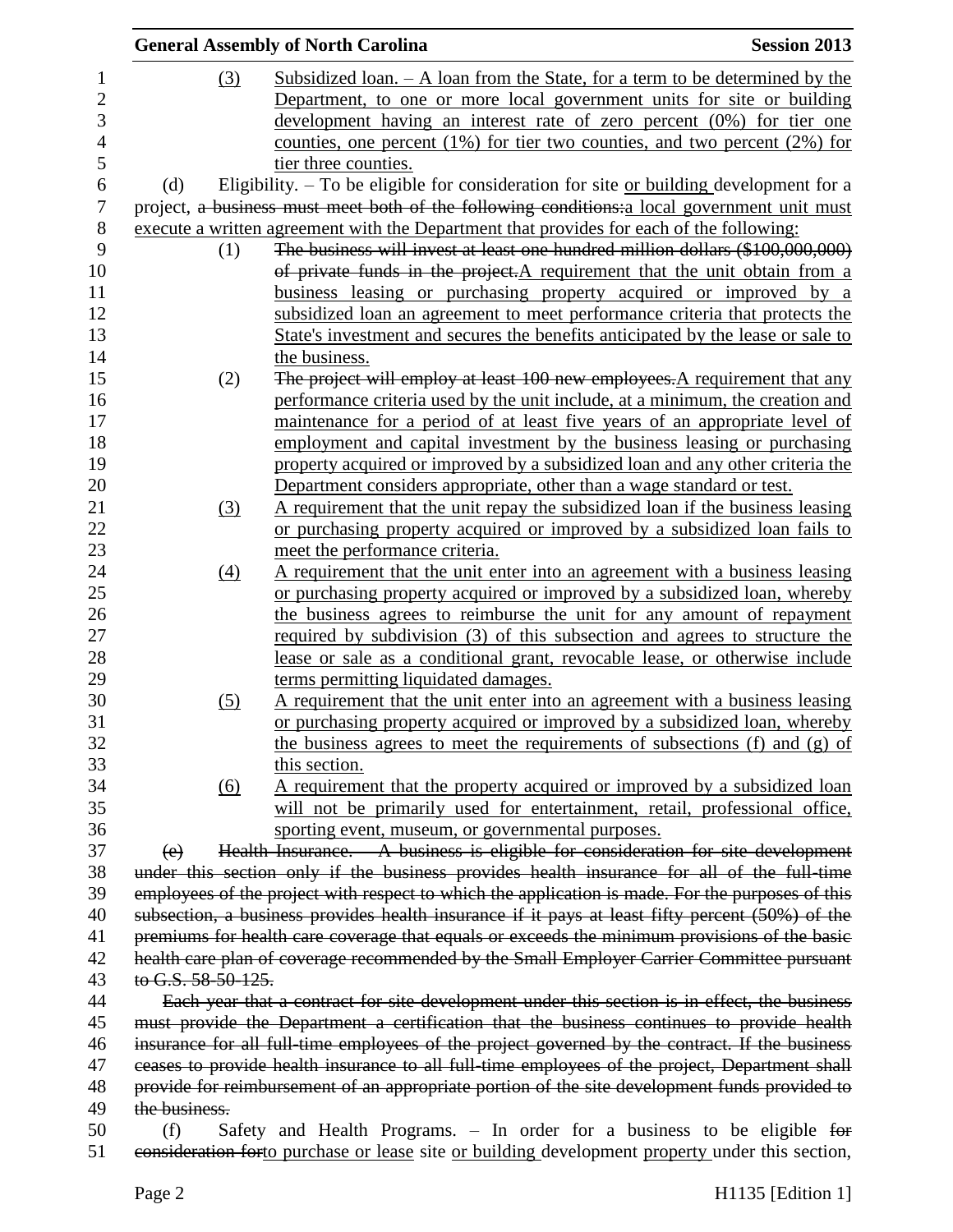## **General Assembly of North Carolina Session 2013**

| 1              |                                                                                                   | the business must have no citations under the Occupational Safety and Health Act that have         |  |  |
|----------------|---------------------------------------------------------------------------------------------------|----------------------------------------------------------------------------------------------------|--|--|
| $\overline{c}$ | become a final order within the past three years for willful serious violations or for failing to |                                                                                                    |  |  |
| 3              | abate serious violations with respect to the location for which the grant is made. For the        |                                                                                                    |  |  |
| 4              | purposes of this subsection, "serious violation" has the same meaning as in G.S. 95-127.          |                                                                                                    |  |  |
| 5              | (g)                                                                                               | Environmental Impact. $-$ A business is eligible for consideration forto purchase or               |  |  |
| 6              |                                                                                                   | lease site or building development property under this part-section only if the business certifies |  |  |
| 7              |                                                                                                   | that, at the time of the application, purchase or lease, the business satisfies the environmental  |  |  |
| $8\,$          |                                                                                                   | impact standard under G.S. 105-129.83.                                                             |  |  |
| 9              | (h)                                                                                               | Selection. – The Department shall administer the selection of projects to receive site             |  |  |
| 10             |                                                                                                   | or building development. The selection process shall include the following components:             |  |  |
| 11             | (1)                                                                                               | Criteria. – The Department must develop criteria to be used to identify and                        |  |  |
| 12             |                                                                                                   | evaluate eligible projects for possible site development.                                          |  |  |
| 13             | (2)                                                                                               | Initial evaluation. - The Department must evaluate major competitive                               |  |  |
| 14             |                                                                                                   | projects to determine if site development is merited and to determine                              |  |  |
| 15             |                                                                                                   | whether the project is eligible and appropriate for consideration for site                         |  |  |
| 16             |                                                                                                   | development.                                                                                       |  |  |
| 17             | (3)                                                                                               | Application. – The Department must require a business-local government                             |  |  |
| 18             |                                                                                                   | unit to submit an application in order for a project to be considered for site                     |  |  |
| 19             |                                                                                                   | development. The Department must prescribe the form of the application,                            |  |  |
| 20             |                                                                                                   | the application process, and the information to be provided, including all                         |  |  |
| 21             |                                                                                                   | information necessary to evaluate the project in accordance with the                               |  |  |
| 22             |                                                                                                   | applicable criteria.                                                                               |  |  |
| 23             | (4)                                                                                               | Committee. Development plan. - The Department must submit to the                                   |  |  |
| 24             |                                                                                                   | Economic Investment Committee the applications for projects the                                    |  |  |
| 25             |                                                                                                   | Department considers eligible and appropriate for consideration for site                           |  |  |
| 26             |                                                                                                   | development. In evaluating each application, the Committee must consider                           |  |  |
| 27             |                                                                                                   | all of the factors set out in Section 2.1(b) of S.L. 2002-172. Department, in                      |  |  |
| 28             |                                                                                                   | evaluating each application, must obtain a strategic business facilities                           |  |  |
| 29             |                                                                                                   | development analysis of potential sites for development, shell building                            |  |  |
| 30             |                                                                                                   | needs, special use buildings needs, and buildings to be renovated. The                             |  |  |
| 31             |                                                                                                   | Department shall obtain the analysis by contracting with another entity with                       |  |  |
| 32             |                                                                                                   | demonstrated experience in site selection services for businesses and in                           |  |  |
| 33             |                                                                                                   | evaluating sites and buildings for business recruitment purposes. The                              |  |  |
| 34             |                                                                                                   | must consider,<br>but<br>is<br>bound<br>the priority<br>Department<br>not<br>by,                   |  |  |
| 35             |                                                                                                   | recommendations in the analysis. The analysis shall be updated every four                          |  |  |
| 36             |                                                                                                   | years.                                                                                             |  |  |
| 37             | (5)                                                                                               | Findings. – In order to recommend a project for site development, the                              |  |  |
| 38             |                                                                                                   | Committee Department must make all of the following findings:                                      |  |  |
| 39             |                                                                                                   | The conditions for eligibility have been met.<br>a.                                                |  |  |
| 40             |                                                                                                   | $\mathbf b$ .<br>Site–The site or building development for the-project is necessary to             |  |  |
| 41             |                                                                                                   | carry out the public purposes provided in subsection (a) of this                                   |  |  |
| 42             |                                                                                                   | section.                                                                                           |  |  |
| 43             |                                                                                                   | The site or building development project is consistent with the<br>c.                              |  |  |
| 44             |                                                                                                   | economic development goals of the State and of the area where it                                   |  |  |
| 45             |                                                                                                   | will be located.                                                                                   |  |  |
| 46             |                                                                                                   | The affected local governments have participated in recruitment and<br>d.                          |  |  |
| 47             |                                                                                                   | offered incentives in a manner appropriate to the project.                                         |  |  |
| 48             |                                                                                                   | The price and nature of any real property to be acquired or improved<br>e.                         |  |  |
| 49             |                                                                                                   | is appropriate to the site or building development project and not                                 |  |  |
| 50             |                                                                                                   | unreasonable or excessive.                                                                         |  |  |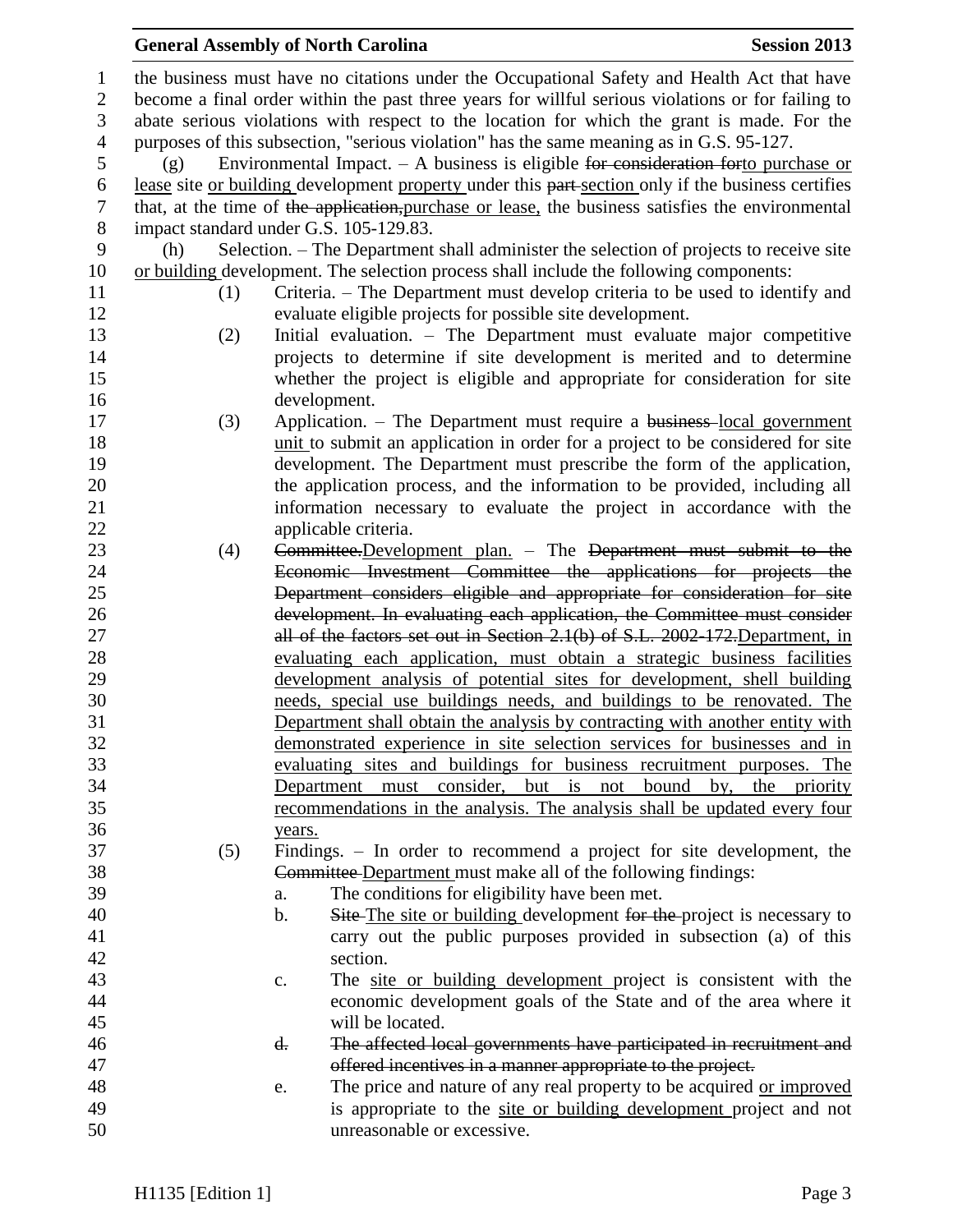|                | <b>General Assembly of North Carolina</b><br><b>Session 2013</b>                                                                         |
|----------------|------------------------------------------------------------------------------------------------------------------------------------------|
| $\mathbf 1$    | f.<br>Site developmentA subsidized loan under this section is necessary                                                                  |
| $\overline{2}$ | for the completion of the site or building development project in this                                                                   |
| 3              | State.                                                                                                                                   |
| $\overline{4}$ | (6)<br>Recommendations. Awards. - If the Committee recommends-Department                                                                 |
| 5              | approves a project for site or building development, it must recommend                                                                   |
| 6              | determine the amount of State funds to be committed, the preferred form and                                                              |
| $\overline{7}$ | details of the State participation, and the performance criteria and safeguards                                                          |
| 8              | to be required in order to protect the State's investment.                                                                               |
| 9              | Agreement. – Unless the Secretary of Commerce determines that the project is no<br>(i)                                                   |
| 10             | longer eligible or appropriate for site or building development, the Department-Secretary shall                                          |
| 11             | enter into an agreement to provide a subsidized loan for site or building development within                                             |
| 12             | available funds for a project recommended by the Committee-project. In doing so,                                                         |
| 13             | consideration shall be given to projects according to the strategic business facilities                                                  |
| 14             | development analysis obtained by the Department, as required by subdivision (4) of subsection                                            |
| 15             | (h) of this section. Each site-development agreement is binding and constitutes a continuing                                             |
| 16             | contractual obligation of the State and the business-local government unit. The site                                                     |
| 17             | development agreement must include all of the performance criteria, remedies, and other                                                  |
| 18             | safeguards recommended determined necessary by the Committee or required by the                                                          |
| 19             | Department to secure the State's investment. Each site-development agreement must contain a                                              |
| 20             | provision prohibiting a business-local government unit from receiving a payment or other                                                 |
| 21             | benefitleasing or selling under the agreement to a business that at any time when the business                                           |
| 22             | has received a notice of an overdue tax debt and the overdue tax debt has not been satisfied or                                          |
| 23             | otherwise resolved. Nothing in this section constitutes or authorizes a guarantee or assumption                                          |
| 24             | by the State of any debt of any business or authorizes the taxing power or the full faith and                                            |
| 25             | credit of the State to be pledged.                                                                                                       |
| 26             | The Department shall cooperate with the Department of Administration and the Attorney                                                    |
| 27             | General's Office in preparing the documentation for the site development agreement. The                                                  |
| 28             | Attorney General shall review the terms of all proposed agreements to be entered into under                                              |
| 29<br>30       | this section. To be effective against the State, an agreement entered into under this section must                                       |
| 31             | be signed personally by the Attorney General.<br>Subsidized Loans. – Subsidized loans must be evidenced by a promissory note and<br>(i1) |
| 32             | secured by a deed of trust on the property acquired or improved by the loan. Repayment of a                                              |
| 33             | subsidized loan is required on the occurrence of the earlier of (i) the passage of five years from                                       |
| 34             | the date the subsidized loan was made or (ii) the property secured by the loan being sold or                                             |
| 35             | leased for a period of more than three years, including all options or automatic rights to extend                                        |
| 36             | the base term of the lease. The amount of repayment triggered is proportional to the amount of                                           |
| 37             | the property sold or leased and shall be calculated by multiplying the loan by a fraction, the                                           |
| 38             | numerator of which is the amount of property secured by the loan sold or leased and the                                                  |
| 39             | denominator of which is the total amount of property subject to the loan. Upon the payment of                                            |
| 40             | the amount of the loan calculated to be required by this subsection, a release deed shall be                                             |
| 41             | executed and filed for the portion of the property for which the payment was made.                                                       |
| 42             | <u>Multiple Loans. – One or more financial institutions may hold a security interest on</u><br>(i2)                                      |
| 43             | the property with a priority equal to the security interest for the subsidized loan if there is a                                        |
| 44             | written intercreditor agreement that (i) has been reviewed and approved by the Department and                                            |
| 45             | (ii) provides that, in the event of default, any loss is shared among the creditors in proportion to                                     |
| 46             | the amount loaned.                                                                                                                       |
| 47             | <u>Payments. – The Department shall remit amounts repaid pursuant to subsection (i1)</u><br>(i3)                                         |
| 48             | of this section to the Site and Building Development Fund.                                                                               |
| 49             | Safeguards. $-$ To ensure that public funds are used only to carry out the public<br>(i)                                                 |
| 50             | purposes provided in this section, the Department shall require that each business that receives                                         |
| 51             | State funded site development must agree-local government unit that leases or sells property                                             |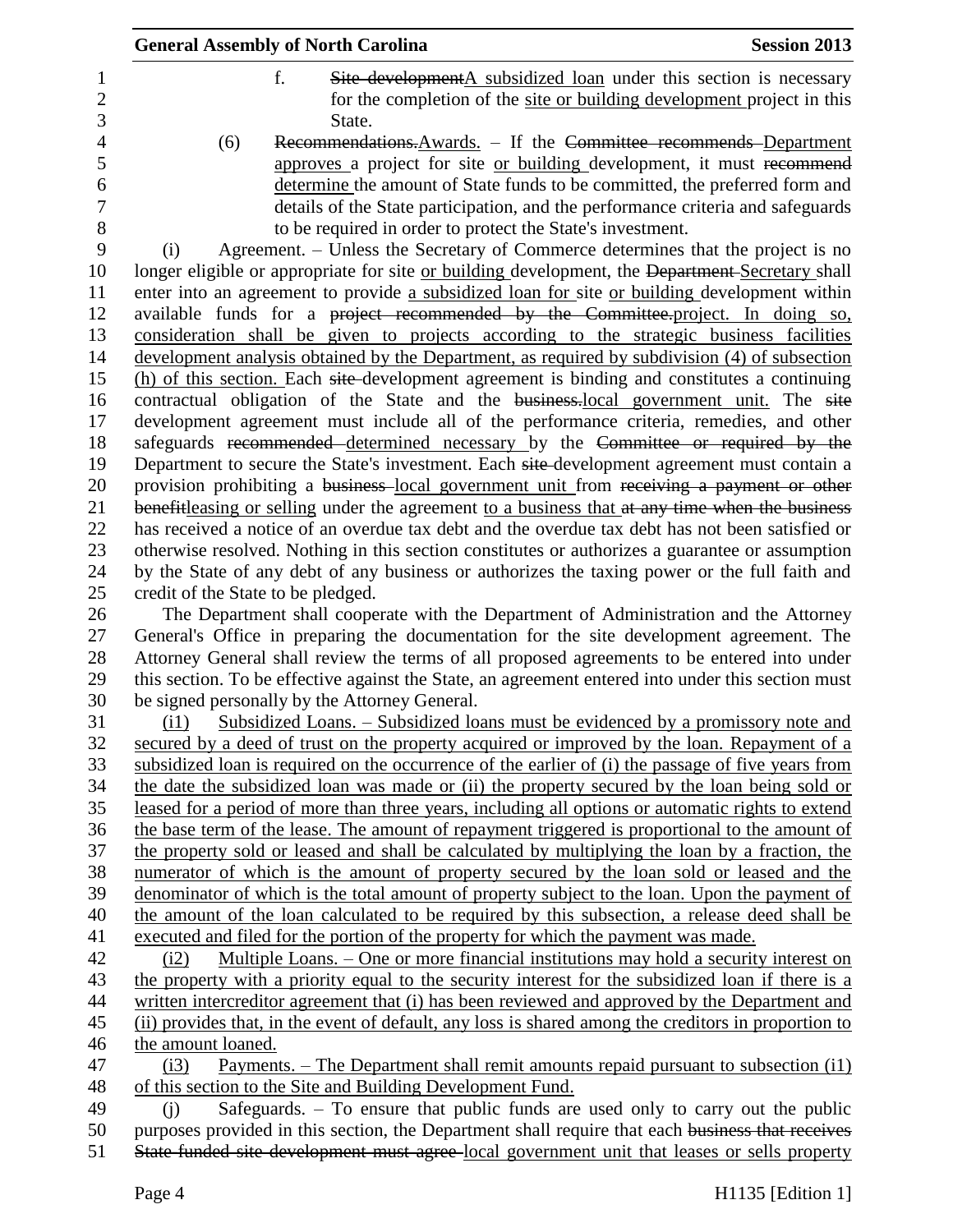## **General Assembly of North Carolina Session 2013**

 improved by a subsidized loan obtains from the acquiring business an agreement to meet performance criteria to protect the State's investment and assure that the projected benefits of 3 the project are secured. The performance criteria to be required shall include creation and maintenance of an appropriate level of employment and investment over the term of the agreement and any other criteria the Department considers appropriate. The agreement must require the business to repay or reimburse an appropriate portion of the State funds expended for the site development, based on the extent of any failure by the business to meet the performance criteria. The agreement must provide a method for securing these payments from the business, such as structuring the site development as a conditional grant, a forgivable loan, 10 or a revocable lease. (k) Monitoring and Reports. – The Department is responsible for monitoring compliance with the performance criteria under each site development agreement and for administering the repayment in case of default. The Department shall pay for the cost of this monitoring from funds appropriated to it for that purpose or for other economic development purposes. On September 1 of each year until all funds have been expended, the Department shall report to the Joint Legislative Commission on Governmental Operations regarding the Site Infrastructure Development Program. This report shall include a listing of each agreement 19 negotiated and entered into during the preceding year, including the name of the business, the 20 cost/benefit analysis conducted by the Committee during the application process, a description 21 of the project, and the amount of the site development incentive expected to be paid under the 22 agreement during the current fiscal year-year, and the status of any property sold or leased to a business. The report shall also include detailed information about any defaults and repayment during the preceding year and the information contained in the report required by G.S. 105-277.15A(g). The Department shall publish this report on its web site and shall make printed copies available upon request. (l) Program Guidelines. – The Department shall develop guidelines related to the administration of site infrastructure development, as authorized by this section, and to the selection of projects. At least 20 days before the effective date of any guidelines or nontechnical amendments to guidelines, the Department must publish the proposed guidelines on the Department's Web site and provide notice to persons who have requested notice of proposed guidelines. In addition, the Department must accept oral and written comments on the proposed guidelines during the 15 business days beginning on the first day the Department has completed the notice requirement of this subsection. For purposes of this subsection, a technical amendment is one (i) that corrects a spelling or grammatical error or (ii) that makes a clarification based on public comment and could have been anticipated by the public notice that immediately preceded the public comment. (m) Options. – The Department of Commerce may acquire options and hold options for the purchase of land for an anticipated industrial site if all of the following conditions are met: (1) The options are necessary to provide a large, regional industrial site that cannot be assembled by local governments. 42 (2) The acquisition of the options is approved by the Committee." **SECTION 2.** G.S. 150B-1(d) is amended by adding a new subdivision to read: "(d) Exemptions from Rule Making. – Article 2A of this Chapter does not apply to the following: … (21) The Department of Commerce in developing criteria and guidelines under G.S. 143B-437.02. …." **SECTION 3.** There is appropriated from the General Fund to the Department of Commerce the sum of four hundred thousand dollars (\$400,000) for the 2014-2015 fiscal year